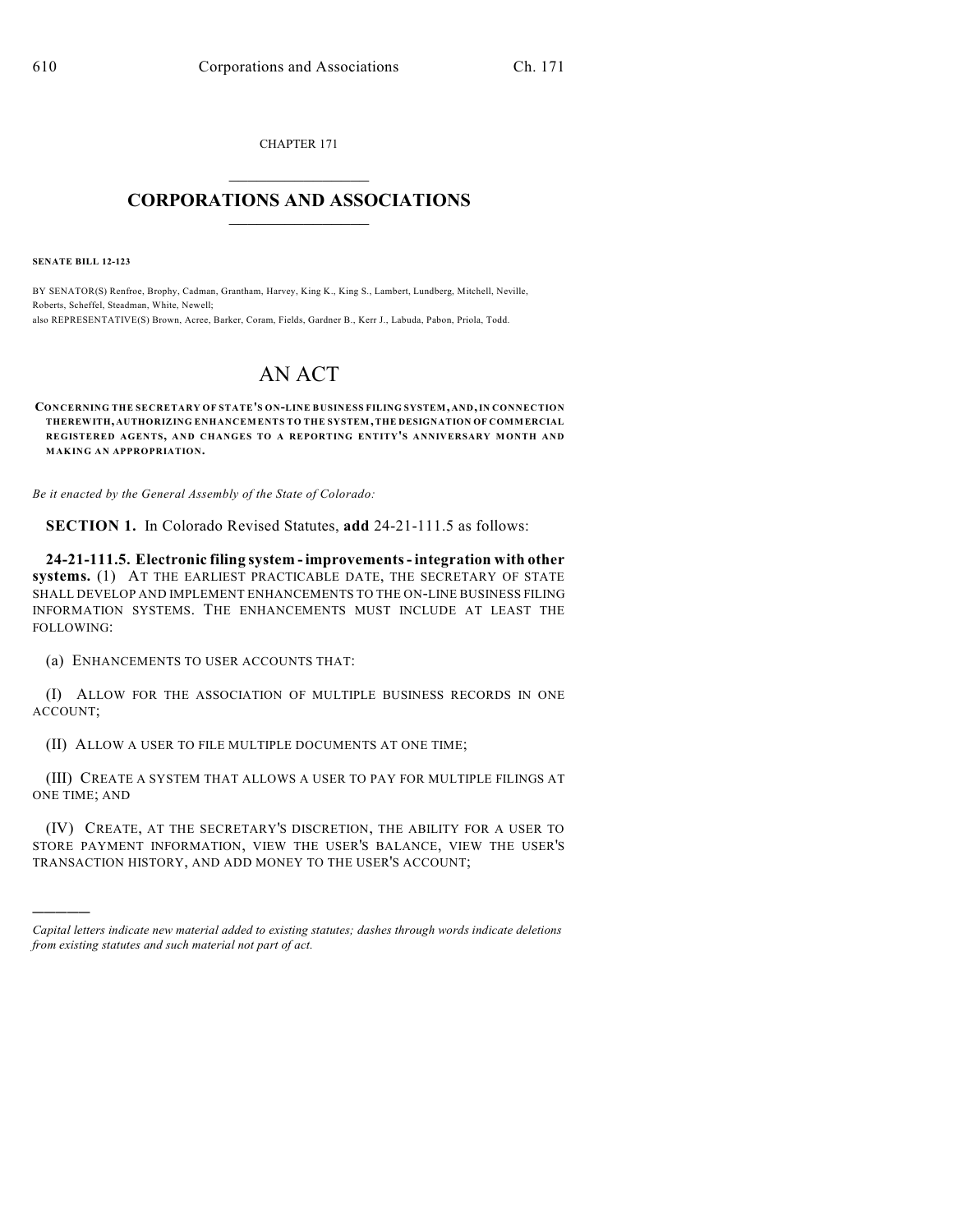(b) ENHANCEMENTS FOR REGISTERED AGENTS AND TO RECORD MANAGEMENT SYSTEMS THAT ALLOW A REGISTERED AGENT TO QUICKLY IDENTIFY THE BUSINESS ENTITIES AND CHARITABLE ORGANIZATIONS FOR WHICH THE REGISTERED AGENT IS LISTED AND TO DETERMINE WHEN REPORTS ARE DUE;

(c) ENHANCEMENTS FOR EXTERNAL CERTIFICATIONS THAT ALLOW USERS TO OBTAIN CERTIFIED DOCUMENTS, CERTIFICATES OF FACT, AND ANY OTHER SIMILAR AUTHENTICATIONS THAT THE SECRETARY DEEMS NECESSARY;

(d) ENHANCEMENTS THAT ALLOW FOR THE ON-LINE FILING OF DOCUMENTS THAT WOULD GUIDE THE USER THROUGH THE FILING PROCESS;

(e) ENHANCEMENTS THAT ALLOW FOR THE INTEGRATION OF ANY DOCUMENTS FILED PURSUANT TO TITLE 7, C.R.S., WITH ANY DOCUMENTS FILED PURSUANT TO ARTICLE 16 OF TITLE 6, C.R.S., AS WELL AS ANY CHANGES THE SECRETARY DEEMS NECESSARY TO IMPLEMENT SUCH INTEGRATION, INCLUDING CHANGES INVOLVING THE FILING OF REGISTRATION STATEMENTS, AMENDMENTS, AND RENEWALS, AND CHANGES TO THE SEARCH FUNCTION; AND

(f) ENHANCEMENTS THAT ALLOW USERS GREATER SEARCH FUNCTIONALITY, PROVIDE MORE USEFUL AND SPECIFIC SEARCH RESULTS, AND ALLOW FOR GREATER USABILITY.

**SECTION 2.** In Colorado Revised Statutes, 7-90-102, **amend** (55); and **add** (3.8) as follows:

**7-90-102. Definitions.** As used in this title, except as otherwise defined for the purpose of any section, subpart, part, or article of this title, or unless the context otherwise requires:

(3.8) "COMMERCIAL REGISTERED AGENT" MEANS A REGISTERED AGENT WHO HAS FILED THE APPROPRIATE DOCUMENTATION WITH THE SECRETARY OF STATE TO BECOME LISTED AS A COMMERCIAL REGISTERED AGENT PURSUANT TO SECTION 7-90-707.

(55) "Registered agent" means the registered agent required to be maintained by an entity pursuant to part 7 of this article or appointed pursuant to article 70 of this title. "REGISTERED AGENT" INCLUDES A COMMERCIAL REGISTERED AGENT.

**SECTION 3.** In Colorado Revised Statutes, 7-90-305, **amend** (2) (a) as follows:

**7-90-305. Correcting filed document.** (2) A statement of correction:

(a) Shall state the entity name of the entity to which the document relates or, if the entity to which the document relates does not have an entity name, shallstate the true name of the entity, or, in the case of a trade name, shallstate the trade name and the name of the person transacting business or conducting activities under such name, or, in the case of a statement of trademark registration or any other document relating to a statement of trademark registration, shall identify the statement of trademark registration in a manner satisfactory to the secretary of state, OR, IN THE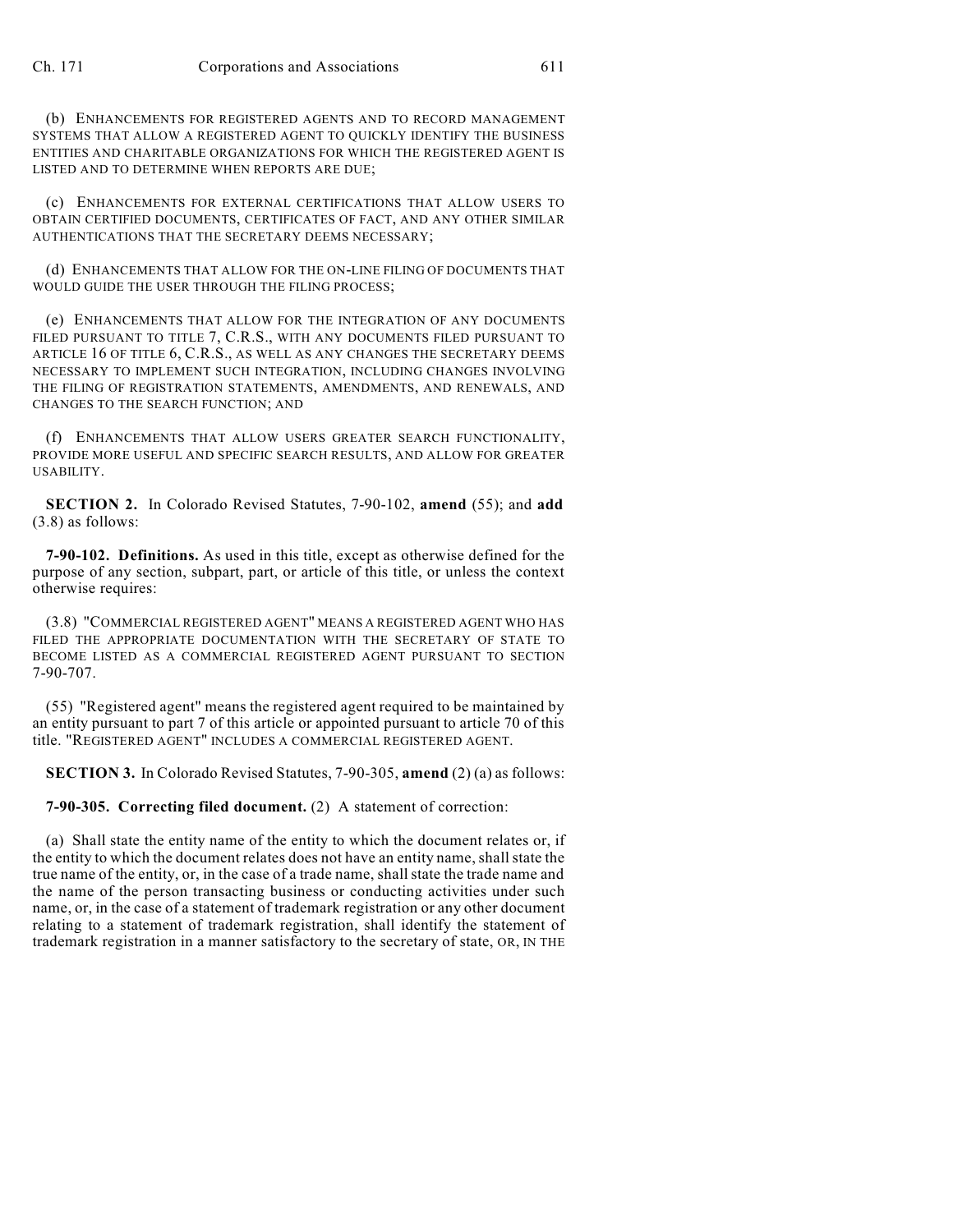CASE OF A COMMERCIAL REGISTERED AGENT, SHALL STATE THE NAME OF THE COMMERCIAL REGISTERED AGENT AS REFLECTED IN THERECORDS OFTHE SECRETARY OF STATE;

**SECTION 4.** In Colorado Revised Statutes, 7-90-305.5, **amend** (2) (a) as follows:

**7-90-305.5. Statement of change.** (2) A filed document is changed by causing to be delivered to the secretary of state, for filing pursuant to this part 3, a statement of change that:

(a) States the entity name of the entity to which the document relates or, if the entity to which the document relates does not have an entity name, states the true name of the entity, or, in the case of a trade name, states the trade name and the name of the person transacting business or conducting activities under such name, or, in the case of a statement of trademark registration or any document relating to a statement of trademark registration, identifies the statement of trademark registration in a manner satisfactory to the secretary of state, OR, IN THE CASE OF A COMMERCIAL REGISTERED AGENT, STATES THE NAME OF THE COMMERCIAL REGISTERED AGENT AS REFLECTED IN THE RECORDS OF THE SECRETARY OF STATE;

**SECTION 5.** In Colorado Revised Statutes, 7-90-703, **amend** (1) as follows:

**7-90-703. Correction of registered agent.** (1) A registered agent may correct either or both its registered agent address and registered agent name as contained in a document on file in the office of the secretary of state, if such information was incorrect when that document was delivered for filing, by causing to be delivered to the secretary of state, for filing pursuant to part 3 of this article, a statement of correction that, in addition to the information required to be stated in the statement of correction pursuant to section 7-90-305, states that notice of the correction has been delivered to:

(a) The entity; OR

(b) IF THE STATEMENT OF CORRECTION IS DELIVERED FOR FILING ON BEHALF OF A COMMERCIAL REGISTERED AGENT, EACH ENTITY AND TRADEMARK REGISTRANT THAT THE COMMERCIAL REGISTERED AGENT REPRESENTS. THE FILING OF A STATEMENT OF CORRECTION DELIVERED ON BEHALF OF A COMMERCIAL REGISTERED AGENT PURSUANT TO THIS SUBSECTION (1) IS EFFECTIVE TO CORRECT THE INFORMATION REGARDING THE COMMERCIAL REGISTERED AGENT WITH RESPECT TO EACH ENTITY AND TRADEMARK REGISTRANT REPRESENTED BY THE COMMERCIAL REGISTERED AGENT.

**SECTION 6.** In Colorado Revised Statutes, **add** 7-90-707, 7-90-708, 7-90-709, and 7-90-710 as follows:

**7-90-707. Commercial registered agent.** (1) A REGISTERED AGENT MAY BECOME LISTED AS A COMMERCIAL REGISTERED AGENT BY DELIVERING A COMMERCIAL REGISTERED AGENT LISTING STATEMENT TO THE SECRETARY OF STATE FOR FILING PURSUANT TO PART 3 OF THIS ARTICLE. THE STATEMENT MUST INCLUDE THE REGISTERED AGENT NAME AND REGISTERED AGENT ADDRESS OF THE REGISTERED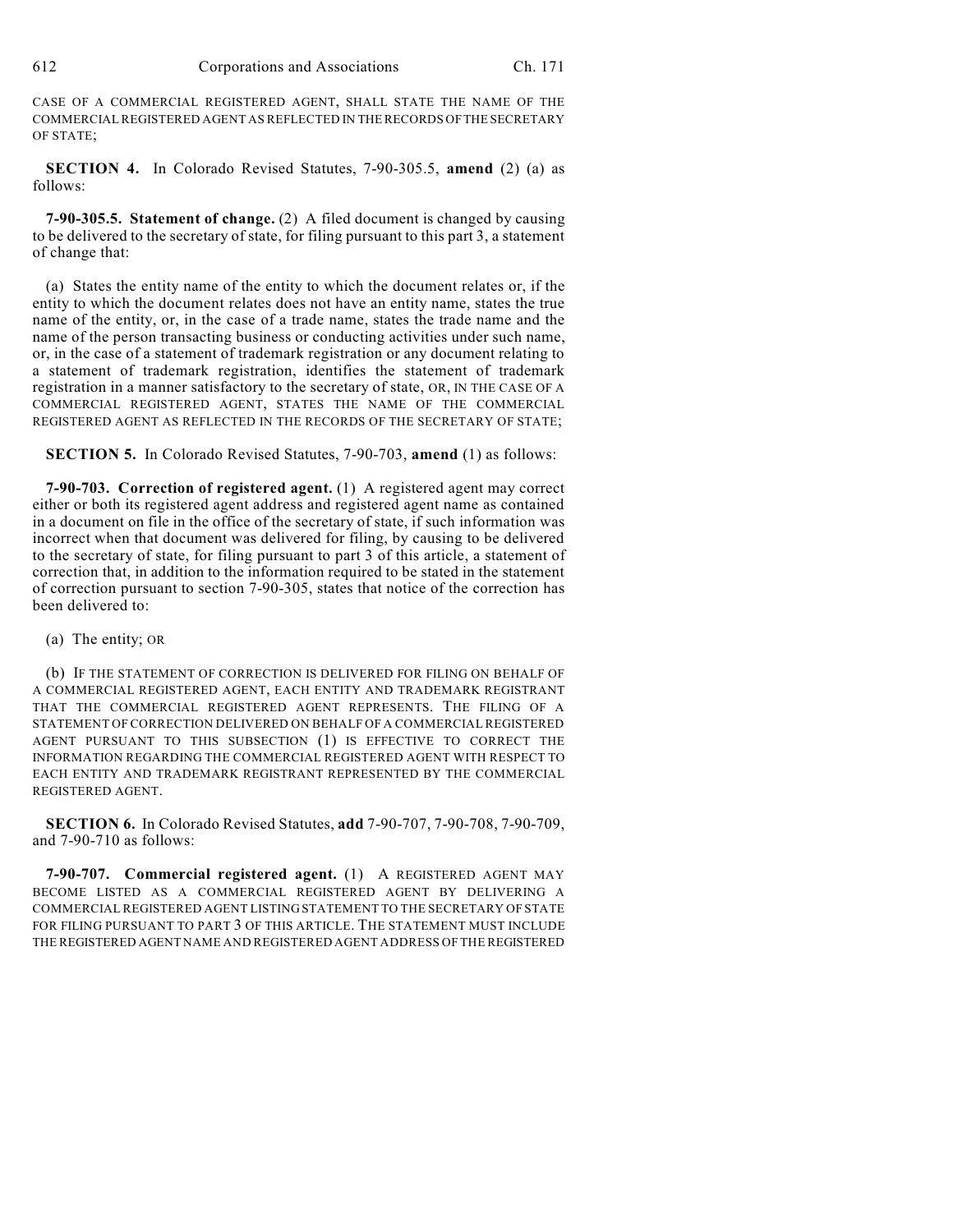AGENT AND THE E-MAIL ADDRESS OF THE REGISTERED AGENT THAT WILL BE USED TO RECEIVE NOTIFICATIONS FROM THE SECRETARY OF STATE.

(2) THE STATEMENT MUST BE ACCOMPANIED BY A LIST OF THE ENTITIES REPRESENTED BY THE REGISTERED AGENT AT THE TIME THE STATEMENT IS FILED. IF THE REGISTERED AGENT IS APPOINTED AS AN AGENT FOR A TRADEMARK REGISTRANT WHO IS AN INDIVIDUAL WHO IS NOT A RESIDENT OF THIS STATE, THE REGISTERED AGENT SHALL IDENTIFY THE STATEMENT OF TRADEMARK REGISTRATION TO THE SATISFACTION OF THE SECRETARY OF STATE.

(3) A COMMERCIAL REGISTERED AGENT LISTING STATEMENT MUST NOT STATE A DELAYED EFFECTIVE DATE.

**7-90-708. Termination of commercial registered agent listing.** (1) A COMMERCIAL REGISTERED AGENT MAY TERMINATE ITS LISTING AS A COMMERCIAL REGISTERED AGENT BY DELIVERING A COMMERCIAL REGISTERED AGENT TERMINATION STATEMENT TO THE SECRETARY OF STATE FOR FILING PURSUANT TO PART 3 OF THIS ARTICLE. THE STATEMENT MUST INCLUDE:

(a) THE NAME OF THE REGISTERED AGENT AS REFLECTED IN THE RECORDS OF THE SECRETARY OF STATE AT THE TIME THE STATEMENT IS FILED;

(b) A STATEMENT INDICATING THAT THE COMMERCIAL REGISTERED AGENT NO LONGER SERVES AS A COMMERCIAL REGISTERED AGENT IN THIS STATE; AND

(c) A STATEMENT INDICATING THAT NOTICE OF THE TERMINATION HAS BEEN DELIVERED TO EACH ENTITY AND TRADEMARK REGISTRANT THAT THE COMMERCIAL REGISTERED AGENT REPRESENTS.

(2) NOTWITHSTANDING SECTION 7-90-304, A COMMERCIAL REGISTERED AGENT TERMINATION STATEMENT IS EFFECTIVE ON THE THIRTY-FIRST DAY FOLLOWING THE DAY THAT THE COMMERCIAL REGISTERED AGENT TERMINATION STATEMENT IS FILED IN THE RECORDS OF THE SECRETARY OF STATE OR ON A DELAYED EFFECTIVE DATE STATED IN THE COMMERCIAL REGISTERED AGENT TERMINATION STATEMENT THAT IS NOT EARLIER THAN THE THIRTY-FIRST DAY AND NOT LATER THAN THE NINETIETH DAY FOLLOWING THE DAY THE COMMERCIAL REGISTERED AGENT TERMINATION STATEMENT IS FILED IN THE RECORDS OF THE SECRETARY OF STATE.

(3) A COMMERCIAL REGISTERED AGENT CEASES TO BE THE AGENT FOR SERVICE OF PROCESS FOR AN ENTITY AND TRADEMARK REGISTRANT FORMERLY REPRESENTED BY THE COMMERCIAL REGISTERED AGENT WHEN THE TERMINATION STATEMENT BECOMES EFFECTIVE. IF AN ENTITY OR TRADEMARK REGISTRANT REPRESENTED BY THE PERSON THAT IS RESIGNING AS A COMMERCIAL REGISTERED AGENT APPOINTS A REGISTERED AGENT BEFORE THE EFFECTIVE DATE OF THE TERMINATION STATEMENT, THE COMMERCIAL REGISTERED AGENT CEASES TO BE THE AGENT FOR THAT ENTITY OR TRADEMARK REGISTRANT ON THE EFFECTIVE DATE OF THE APPOINTMENT OF THE NEW REGISTERED AGENT.

**7-90-709. Change of commercial registered agent name or address.** (1) IF A COMMERCIAL REGISTERED AGENT CHANGES ITS REGISTERED AGENT NAME OR ITS REGISTERED AGENT ADDRESS, THE COMMERCIAL REGISTERED AGENT SHALL DELIVER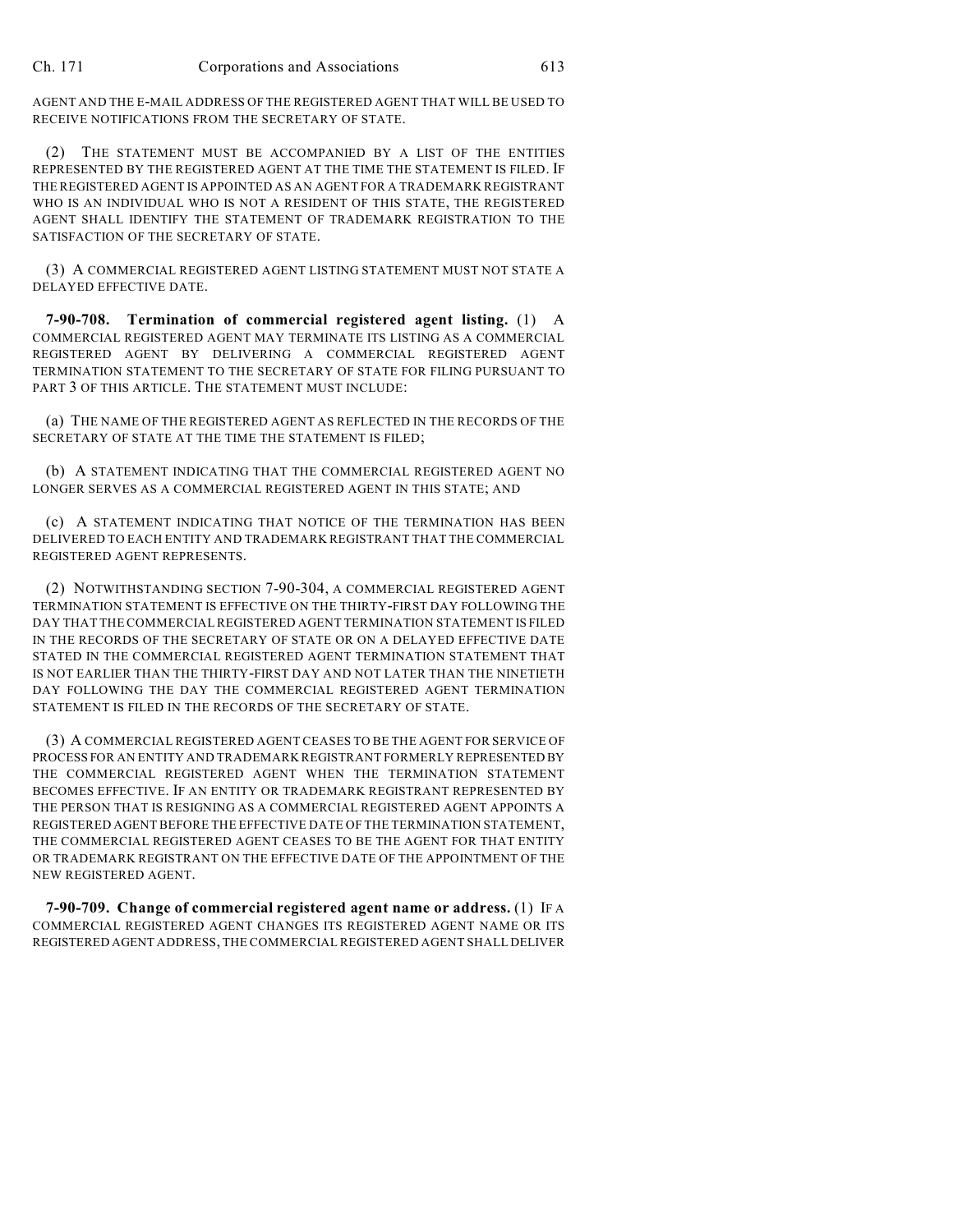TO THE SECRETARY OF STATE, FOR FILING PURSUANT TO PART 3 OF THIS ARTICLE, A STATEMENT OF CHANGE THAT STATES, IN ADDITION TO THE INFORMATION REQUIRED BY SECTION 7-90-305.5, THAT THE COMMERCIAL REGISTERED AGENT HAS DELIVERED NOTICE OF THE CHANGE TO EACH ENTITY AND TRADEMARK REGISTRANT REPRESENTED BY THE COMMERCIAL REGISTERED AGENT.

(2) THE FILING OF A STATEMENT OF CHANGE PURSUANT TO THIS SECTION IS EFFECTIVE TO CHANGE THE INFORMATION REGARDINGTHE COMMERCIAL REGISTERED AGENT WITH RESPECT TO EACH ENTITY AND TRADEMARK REGISTRANTREPRESENTED BY THE COMMERCIAL REGISTERED AGENT.

**7-90-710. Listing of entities represented by commercial registered agents.** THE SECRETARY OF STATE SHALL MAKE AVAILABLE UPON REQUEST A LIST OF FILINGS MADE DURING THE PREVIOUS MONTH THAT CONTAIN THE NAME OF A COMMERCIAL REGISTERED AGENT. THE SECRETARY OF STATE MAY ASSESS A FEE FOR THE REQUESTED LISTS.

**SECTION 7.** In Colorado Revised Statutes, 7-90-501, **amend** (4) (c) (II) as follows:

**7-90-501. Periodic reports.** (4) (c) (II) The secretary of state may permit, on such conditions as the secretary of state may determine, A reporting entity to MAY, AT THE TIME OF FILING THE CONSTITUENT FILED DOCUMENT OR THE PERIODIC REPORT, select an anniversary month different than the anniversary month as established in subparagraph  $(I)$  of this paragraph  $(c)$ . by delivering to the secretary of state, for filing pursuant to part 3 of this article, a statement of election of alternative anniversary month IF AN ENTITY ELECTS TO CHANGE ITS ANNIVERSARY MONTH PURSUANT TO THIS SUBPARAGRAPH (II), THAT ENTITY MAY NOT SUBSEQUENTLY CHANGE ITS ANNIVERSARY MONTH FOR A PERIOD OF AT LEAST ONE YEAR.

**SECTION 8.** In Colorado Revised Statutes, **add** 24-21-113 as follows:

**24-21-113. Secretary ofstate businesssoftware licensing - business computer systems maintenance and enhancement cash fund.** (1) THE SECRETARY OF STATE MAY CHARGE FEES FOR THE LICENSING OR SALE OF BUSINESS AND LICENSING SOFTWARE DEVELOPED BY THE DEPARTMENT OF STATE.

(2) THE SECRETARY OF STATE SHALL TRANSMIT ALL FEES COLLECTED PURSUANT TO SUBSECTION (1) OF THIS SECTION TO THE STATE TREASURER, WHO SHALL CREDIT THEM TO THE BUSINESS COMPUTER SYSTEMS MAINTENANCE AND ENHANCEMENT CASH FUND, WHICH FUND IS HEREBY CREATED.THE SECRETARY OF STATE SHALL USE THE MONEYS CREDITED TO THE FUND ONLY FOR THE MAINTENANCE OR ENHANCEMENT OF THE DEPARTMENT OF STATE'S BUSINESS COMPUTER SYSTEMS. MONEYS TRANSFERRED TO THE FUND SHALL NOT BE DEPOSITED IN OR TRANSFERRED TO THE GENERAL FUND OF THIS STATE OR ANY OTHER FUND. THE MONEYS CREDITED TO THE FUND ARE AVAILABLE FOR APPROPRIATION BY THE GENERAL ASSEMBLY TO THE DEPARTMENT OF STATE IN THE GENERAL APPROPRIATION BILL.

**SECTION 9. Appropriation.** In addition to any other appropriation, there is hereby appropriated, out of any moneys in the department of state cash fund created